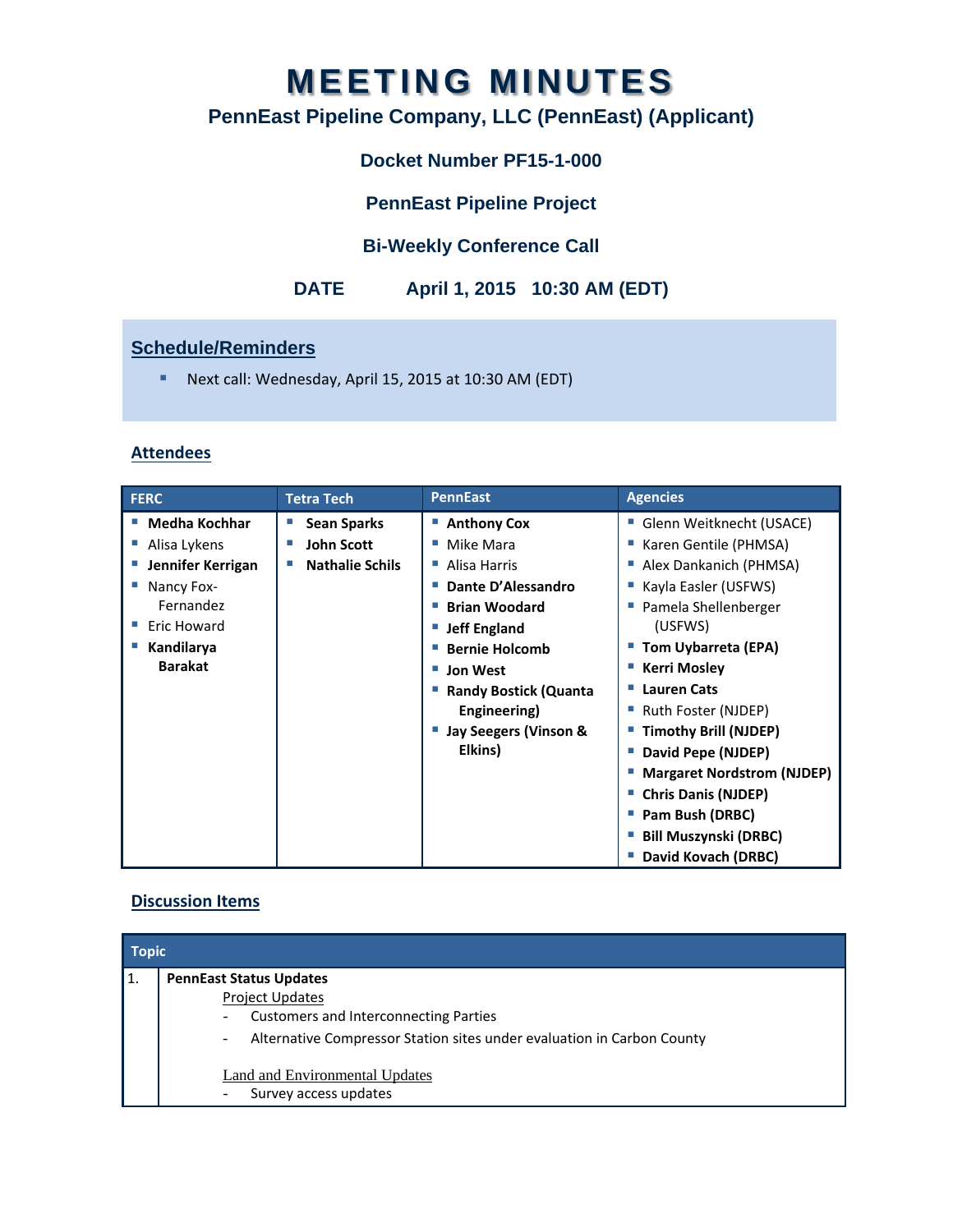| <b>Topic</b> |                                                                                           |  |  |  |
|--------------|-------------------------------------------------------------------------------------------|--|--|--|
|              | Survey progress updates                                                                   |  |  |  |
|              | <b>Engineering Updates</b>                                                                |  |  |  |
|              | Re-Routes and/or deviations resulting from comments                                       |  |  |  |
|              | Outreach                                                                                  |  |  |  |
|              | Update on agency and county meetings                                                      |  |  |  |
|              | Status of outreach from transmission line reroute                                         |  |  |  |
|              | Additional NJ open houses?                                                                |  |  |  |
| 2.           | <b>FERC Status Updates</b>                                                                |  |  |  |
|              | Tracking and logging comments (approximately 1,400 letters result in 3,400 comments,      |  |  |  |
|              | approximately 25 comments since March 18, 2015)                                           |  |  |  |
|              | Stockbridge-Munsee Community Band of Mohican Indians                                      |  |  |  |
|              | West Amwell Township                                                                      |  |  |  |
|              | <b>Ewing Township Resolution</b>                                                          |  |  |  |
|              | U.S. Senator Bob Mensch                                                                   |  |  |  |
| 3.           | <b>Other items</b>                                                                        |  |  |  |
|              | Draft Resource Report schedule                                                            |  |  |  |
|              | Request hard copy of recently submitted maps                                              |  |  |  |
|              | Request a list of facilities proposed in Resource Report 1, identify by county, state and |  |  |  |
|              | milepost                                                                                  |  |  |  |
|              |                                                                                           |  |  |  |

#### **FERC Updates**

- Review of comments to the FERC eLibrary is ongoing. Over 1,400 comment letters have resulting in 3,400 comments.
	- o PennEast will follow up Stockbridge‐Munsee Indians Community Band of Mohican Indians.
	- o Complaint about trespassing (Christina Kennedy, Riegelsville, PA)
- FERC requests that all pipeline facilities be identified by county, state and milepost (MP) in draft Resource Report 1 and that all non‐jurisdictional facilities (if any) are also identified separately.

#### **PennEast Updates**

- One additional contract was executed on Monday. Updated maps were filed to FERC on Monday, March 30, 2015 to reflect these updates.
- No updates on the alternative compressor station sites under evaluation in Carbon County. PennEast is still working on option/purchase agreement.
- Survey access has been received for approximately 54.4 percent of the centerline, with approximately 65.3 percent in Pennsylvania and approximately 29.6 percent in New Jersey. PennEast predicts an increase in survey permission by the next call due to numerous tracts under agency‐management that are pending survey permission.
- PennEast filed an updated set of maps on Monday, March 30, 2015 which includes several re‐routes, including: